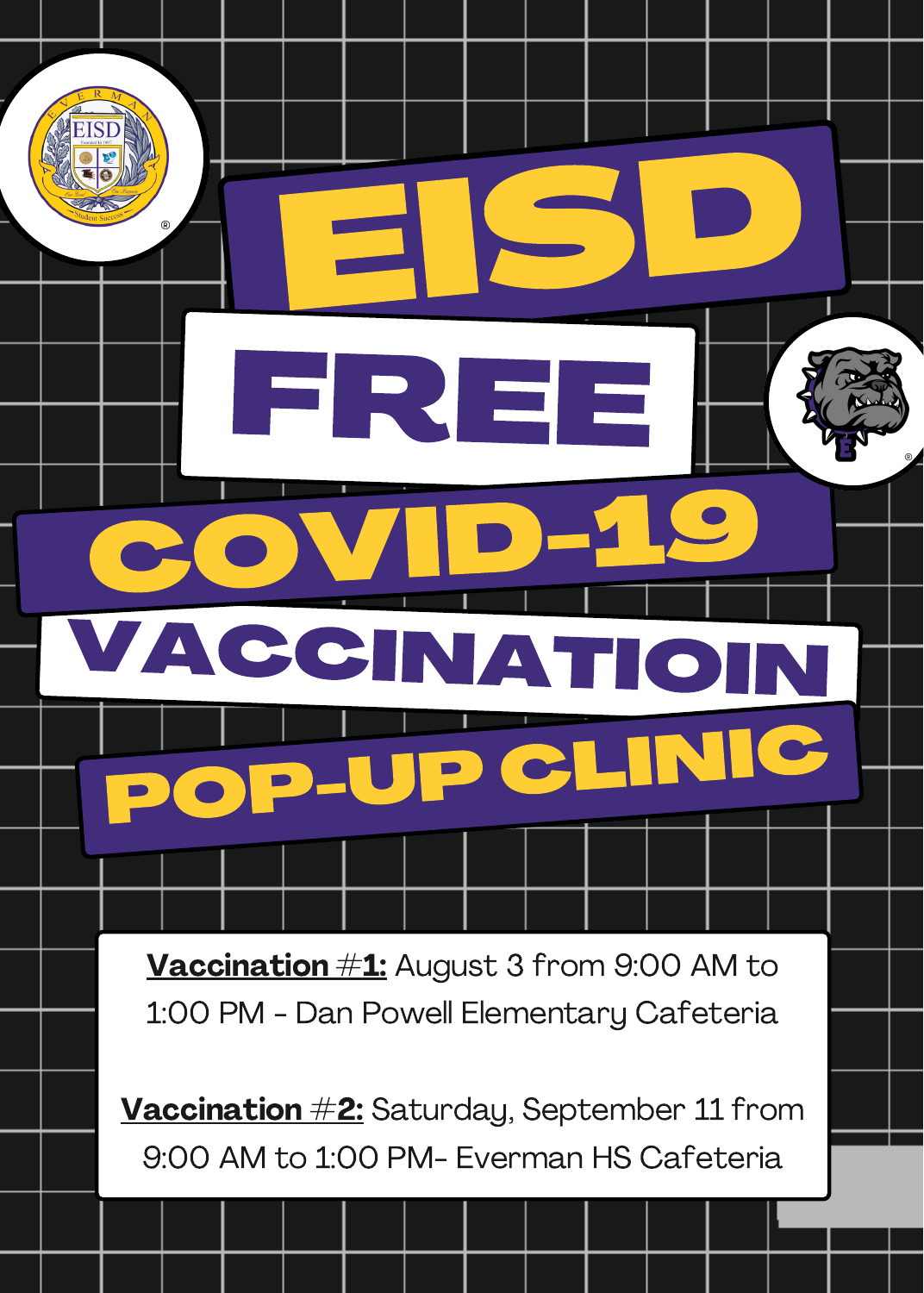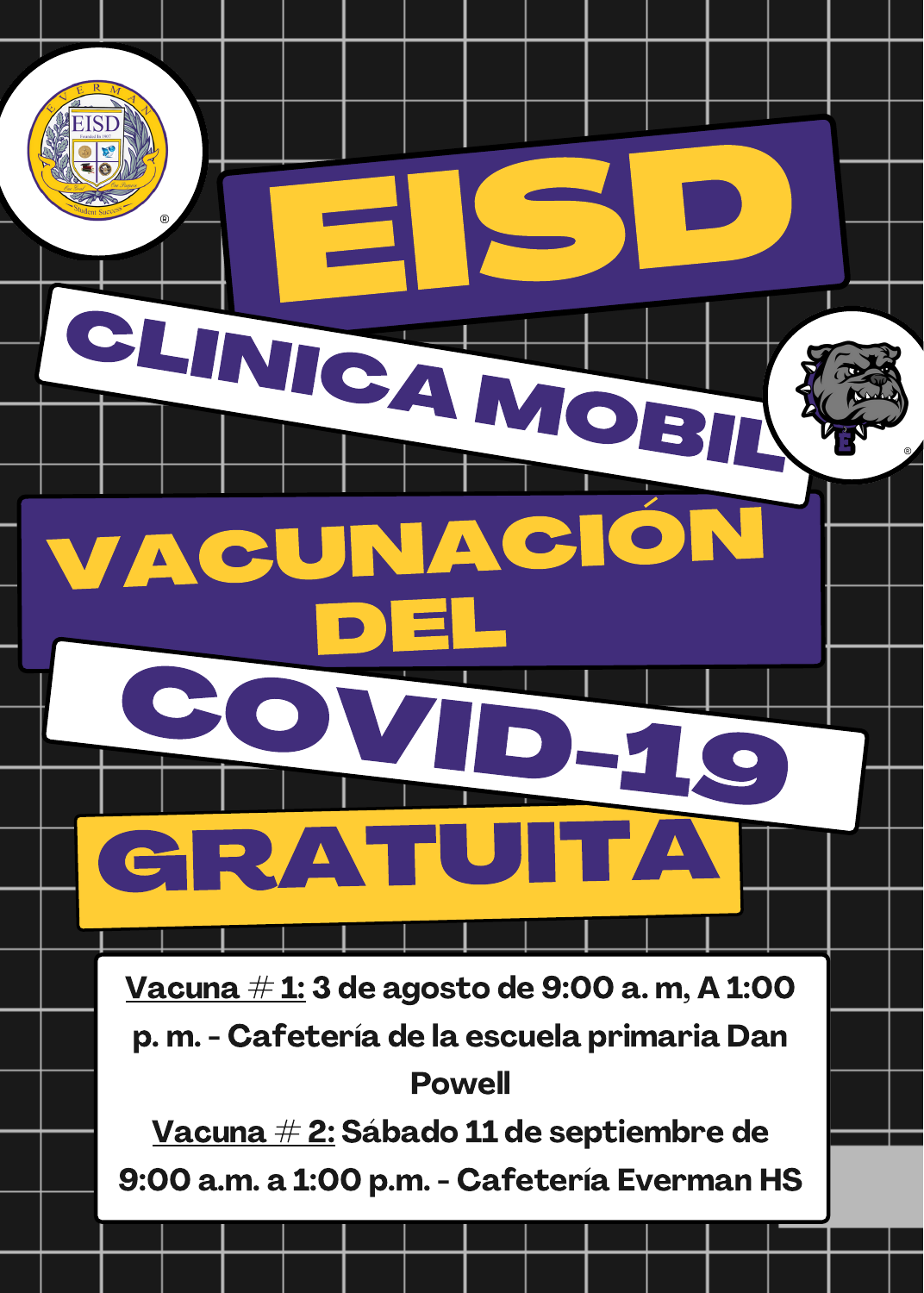

ON AUGUST 6TH AT THEIR BACK TO SCHOOL ROUNDUP, THEY WILL PROVIDE IMMUNIZATIONS TO ALL STUDENTS.